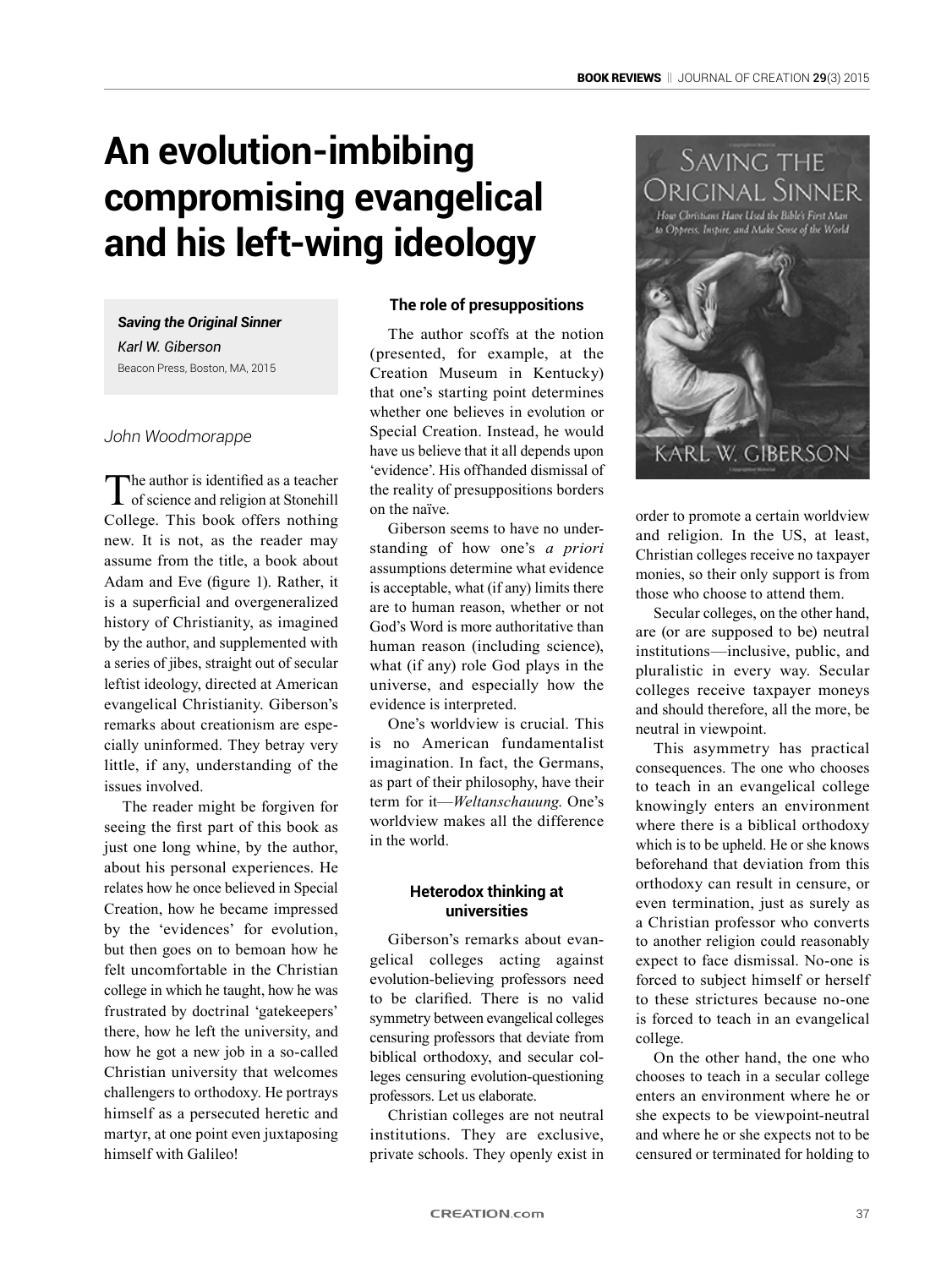non-conformist or unpopular views. Consequently, for all these reasons, the dismissal of a non-conformist professor from an evangelical college is acceptable, but the dismissal of a non-conformist professor from a secular college is an intolerable act.

Finally, Giberson's laments are devoid of perspective. He is effectively complaining about all the water in the lakes of the world, while ignoring what is much more significant–all the water that is in the oceans of the world. Secular colleges, to say nothing of nominally Christian colleges, outnumber evangelical ones by many multiples. More and more, secular colleges are becoming hotbeds of intolerance against Christianity and against traditional moral values. Christians are demonized and silenced, and commonly face discrimination. It is more and more difficult for professors who are not political leftists to get tenure. A study of 1,643 full-time faculty at 183 four-year schools found that political leftists outnumber political conservatives by 87% to 13%, while 51% rarely or never attend church or synagogue and less than a third attend services regularly.<sup>1</sup> Secular college is getting further and further away from the neutral forum that it is supposed to be. Ironically, this is what creates a demand for evangelical colleges in the first place!

Secular colleges are dominated by humanism and are thoroughly evolutionized. So are a great many so-called Christian colleges. This is a long way from the founding of the University by the Church in the Middle Ages, and the founding of the earliest and most prestigious American universities by Christians. What, then, is so terrible if some evangelical colleges dare buck the trend, offer a dissent to the prevailing evolutionary worldview, and maintain a faculty that consistently supports this dissent?

## **Genesis 1 bows in homage to evolution**

Many compromising evangelicals had, in the past, tried to spin a contrived ambiguity about Genesis 1, in a transparent but less-than-candid attempt to force it to agree with evolution. They had us believe that we could not really know what Genesis 1 meant, and so there were dozens of equally valid interpretations of it. The days in Genesis 1 may be non-literal. They can be unequal to each other in length. There may be one or more gaps between them. Better yet, they can overlap.

In contrast, Karl Giberson recognizes the fact that the unembellished interpretation of Genesis 1, held almost universally until recently, had unambiguously pointed to a literal Adam and Eve (figure 1). He comments:

"Most expressions of Christianity, from Augustine to Al Mohler, have never been without a historical Adam and Eve, despite more liberal Protestant traditions moving in that direction as early as the nineteenth century. And even as evolution was tentatively embraced by sophisticated evangelicals over the course of the twentieth century, Adam and Eve were inserted somewhere" (p. 10).

Unlike those compromising evangelicals who are kidding themselves about what they are doing and why they are doing it, Giberson is not. He is forthright about the fact that any 'reinterpretation' of Genesis 1, and Adam and Eve, is nothing more than a sop to evolution. He continues the statement quoted above, on Adam and Eve being "inserted somewhere", as follows, "And, then, as mounting evidence made that insertion ever more implausible, theological pressures were brought to bear" (p. 10).

Giberson's comments perfectly demonstrate the fatal problem of being a compromising evangelical of trying to have a foot in both camps. What takes place when you try to do that? First the Bible is twisted and redefined to bow in homage to evolution. Then a new development



**Figure 1.** Adam and Eve have always been understood to be literal human individuals.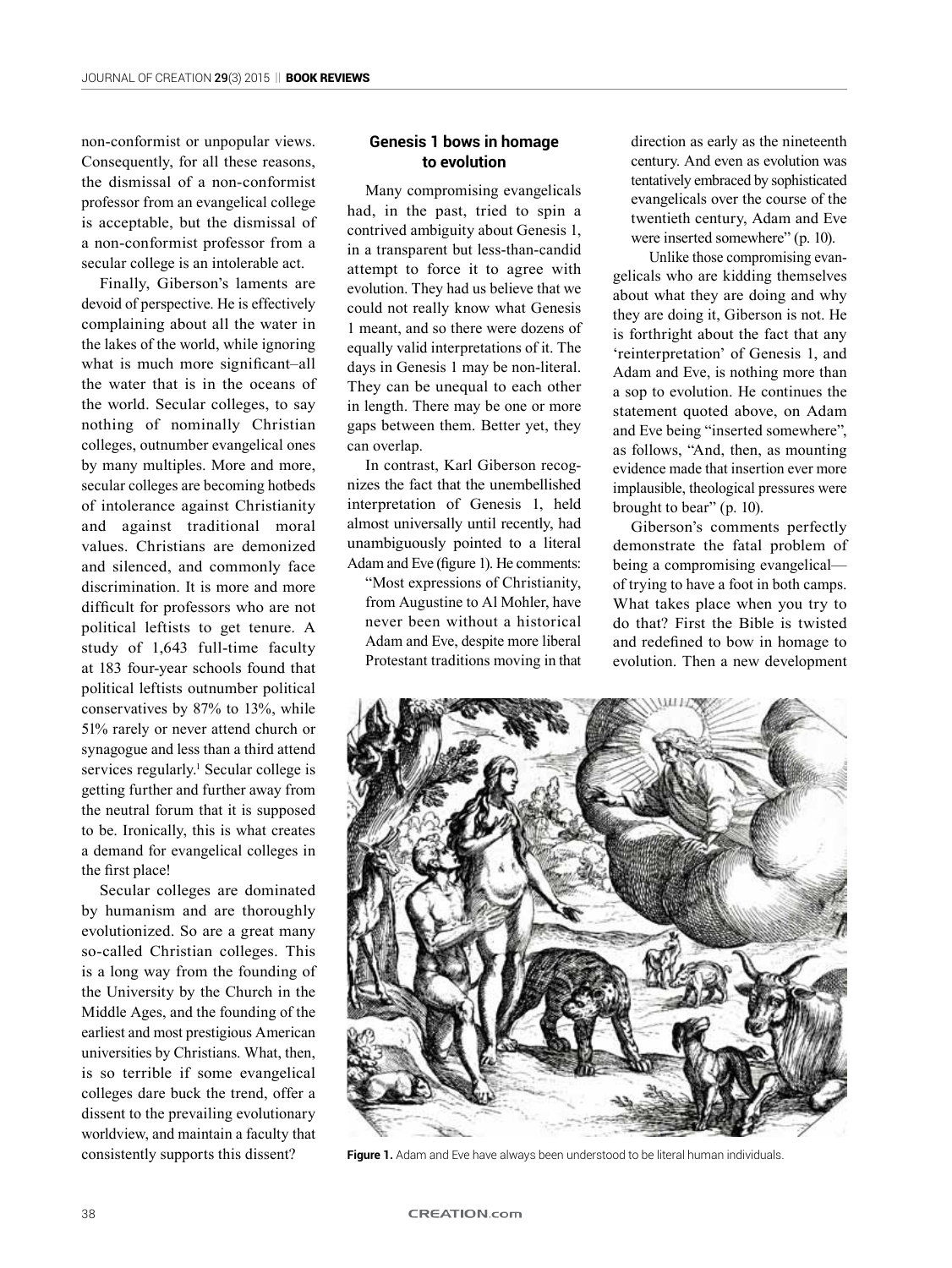in evolutionary thinking arises. Because of this, the original twisting and redefinition of the Bible does not work any longer. So what happens? Is the futility of compromise finally recognized? Not at all. The Bible is again twisted and redefined—in another way, and even more severely than before—to keep it in the position of prostrate homage to evolution. Then the cycle repeats itself.

Worse yet, Giberson is now so impressed by 'science' that he appears close to giving up any pretence of harmonizing Genesis and 'science'. He quips:

"No Christian thinker has found a satisfactory resolution to the origin of sin, the nature and extent of the curse, and the closely related *problem of evil*. Adam and Eve are part of this mystery … . The challenge of taking God's Two Books seriously has grown dramatically in recent years as genetic evidence has made it clear that Adam and Eve cannot have been historical figures, at least as described in the Bible. More scientifically informed evangelicals within the conservative traditions are admitting that the evidence is undermining creation, fall, redemption theology. … The task is beginning to look impossible from any perspective, as we will now see from the implausible and inconsistent proposals that are circulating [emphasis in original]" (pp. 167–168).

The author never tires of hammering this point. Giberson restates that "Adam and Eve, as described in Genesis, cannot have been historical figures. Recent work in genetics has established this unsettling truth beyond any reasonable doubt" (p. 173). Oh, really? *Not once* does Giberson tell us what this evidence is!

A more fundamental question needs to be raised: Who is one's god? Is God one's god or is evolution one's god? The answer, unfortunately, seems obvious in the case of Karl W. Giberson.

## **A subtle hostility to Christianity**

The author would have us believe that the doctrine of the Divine inspiration of Scripture implies mechanical dictation of the words and absence of the human element in the Bible (p. 23). What a ridiculous strawman Giberson has made!

The author uses the bce/ce system instead of  $BC$  and  $AD$  (e.g.  $p. 100$ ). Is this incidental or does it imply a devaluation of Christianity?

#### **Casting aspersions on Adam and Eve**

Giberson repeats left-wing and atheist talking points, blaming the Adam and Eve account for such things as opposition to homosexuality and, earlier, the justification for the subordination of blacks and women.

However, based solely on the information that Giberson provides, his contention becomes self-refuting. It quickly becomes obvious that there is no straightforward relationship between Adam and Eve and the past attitudes of whites towards nonwhite peoples. So personal interpretation abounded. Some racists rejected monogenism and argued that blacks were too primitive to have been descended from Adam and Eve. Abolitionists, as well as some racists, accepted monogenism. The latter argued that non-whites were degenerate descendants of Adam and Eve. Both sides, during the American Civil War, cited Adam and Eve to support their positions. The difference is that the racist side invented interpretations never seen except in racist societies, showing that the racism was read *into* Scripture rather than exegeted *from* Scripture. Furthermore, almost all the early Darwinists were racists and eugenicists—including Darwin's own cousin and sons.2,3

Interestingly, Giberson brings up a modern development—*The Bell* 

*Curve*—which he regards as a justification of racism. He thus unwittingly demolishes his own argument about the Adam-and-Eve account being a foundation of racism. Obviously, without even mentioning the racism of Darwinism, we can see that institutionalized racism can do just fine without belief in Adam and Eve.

As for sexism, Giberson dusts off the old feminist accusation of Genesis 2 blaming women in general because Eve first partook of the forbidden fruit. However, this is vitiated by the fact that it is also called the Sin of Adam. Both Adam and Eve, and not only Eve, were expelled from the Garden of Eden, and Paul links death to Adam's sin in Romans 5:12–19 and 1 Corinthians 15:21–22.

Had Genesis 1 been designed to teach the subservience of women to men, it would probably have said that Eve was created from Adam's foot, and not from his side. Had it intended to communicate a contempt for women, it could have taught that Eve was made from Adam's bodily waste, or something to that effect. Instead, the Genesis account has the creation of Eve from Adam's side, which makes her the equal of Adam.

Of course, it is possible that the two genders have differential vulnerabilities to particular sins, and this differential rests upon the greater female, and lesser male, sensitivity to spiritual stimuli. Thus, females may be more prone to be enticed by forbidden spiritual experiences, while males may be more prone to be enticed by spiritual indifference. This, in turn, could explain why women have always been overrepresented in witchcraft, while men have always been overrepresented among the unchurched.

If so, both tendencies can simultaneously explain Satan's strategy in causing the Fall. His enticing of Eve was based on her vulnerability to a forbidden experience *and* was simultaneously based on the vulnerability of Adam to spiritual indifference (inadequate spiritual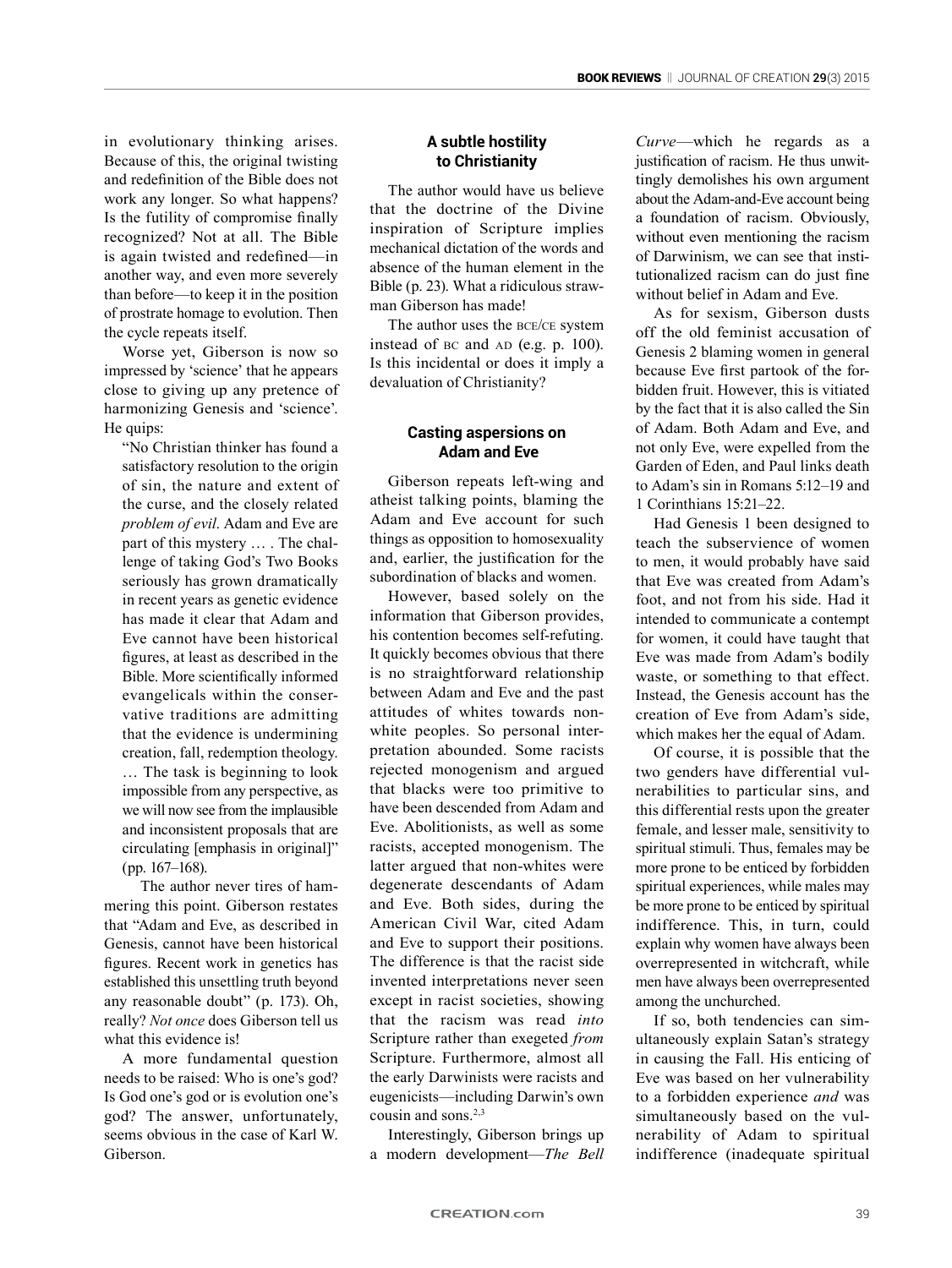leadership). Both Adam and Eve are thus equally guilty.

On another subject, the author brings up Adam and Eve as a contradistinction to 'Adam and Steve'. Here, for once, he is correct. There is no doubt about the fact that God's model for marriage is one man and one woman, and that homosexuality has no legitimacy in the Word of God. Jesus evidently agreed by citing this account to show God's design for marriage: one man and one woman (Matthew 19:3–6). It would seem that Giberson knows better than Jesus.

#### **Another hatchet job: American Christians are racist**

Giberson takes another run at Christianity as he dusts off Martin Luther King's 1963 remark about 11 am Sunday mornings being the most segregated hour in America (p. 135). He accuses the American church, even today, of being more segregated than schools, the military, businesses, etc. The insinuation is obvious.

The author's complete superficiality in terms of sociology is no less extreme and flippant than that evidenced in his treatment of science and religion. Let us examine some elementary facts.

African-Americans tend to be concentrated in large urban areas. Residential patterns in the US still tend to be segregated. On this basis alone, it is hardly surprising that most attendees in a black neighbourhood church are black, and most attendees in a white neighbourhood church are white. Megachurches, where race mixing is more likely to occur because worshippers theoretically are more likely to come from a variety of neighbourhoods, are still the exception. But even then, because megachurches tend to occur in the suburban areas of large American urban centres, these congregations still tend to be overwhelmingly white.

In his illegitimate argumentation, Giberson conflates churches, which

are private institutions where race mixing is not compelled, with public institutions that, by their very nature, require race mixing (by law and/or circumstances), such as businesses, schools, the military, etc. Complaining that churches are more segregated than public institutions, for this reason alone, is like comparing apples and oranges. It is beyond ludicrous.

Giberson would have us think that segregation is necessarily malevolent in nature. It is not. Self-segregation is usually not motivated by racism. It is motivated by preferring to associate with one's own. For this reason alone, most Americans live in neighbourhoods that are primarily of the same race as they are. The desire to associate preferentially with one's own means that the vast majority of the friends of white people are other white people, and the vast majority of the friends of black people are other black people. Since churches tend to be associations of family and friends, it is hardly surprising that they tend to (at least predominantly) be of one race or another. (However, I have been to many American evangelical churches where significant race mixing takes place.)

Other factors come into play in tending to reinforce black-andwhite self-segregation in American churches. African-Americans tend to be a distinctive, even enclave, subculture. African-Americans, for example, tend to prefer more emotional styles of worship than most Caucasian-Americans would be comfortable with. African-American churches are commonly politicized, with a mixing of religion and politics according to matters of specific identity with, and of interest to, African-Americans. On the other hand, African-American Christians often feel that white evangelical churches are insufficiently concerned about social injustices.

Indeed, the underlying phenomenon is primarily *cultural* rather than racial, as extensively documented by the African-American economist Thomas

Sowell.4 For instance, Northern blacks objected to the influx of the culturally different Southern blacks after the Civil War. The same applied to the early waves of Jewish immigrants to New York—Jews from Germany tended not to mix with the racially identical but culturally distinct Jews from Eastern Europe.

Clearly, self-segregation in American evangelical Christianity is a many-faceted phenomenon. Korean-American Christians tend to attend Korean-American churches. Are they also bad? According to Giberson's unsophisticated reasoning, they are.

The foregoing is not meant to imply that there are no racially motivated divisions among Americans. There are. However, contrary to Giberson's attack on Christians in general, and the Book of Genesis in particular, they are not the ones primarily responsible for the persistence of racial problems in the US. The primary blame rests with over 50 years of liberal politics. Liberalism has transformed American history classes to ones where there is a strong over-emphasis on slavery and past racial injustices—seemingly designed to keep younger generations of African-Americans thinking that they are perpetual victims.

But as the African-American economist Walter Williams often says:

"Most of the problems faced by the black community have their roots in a black culture that differs significantly from the black culture of yesteryear. Today only 35 percent of black children are raised in two-parent households, but as far back as 1880, in Philadelphia, 75 percent of black children were raised in two-parent households and it was as high as 85 percent in other places. Even during slavery, in which marriage was forbidden, most black children were raised with two biological parents. The black family managed to survive several centuries of slavery and generations of the harshest racism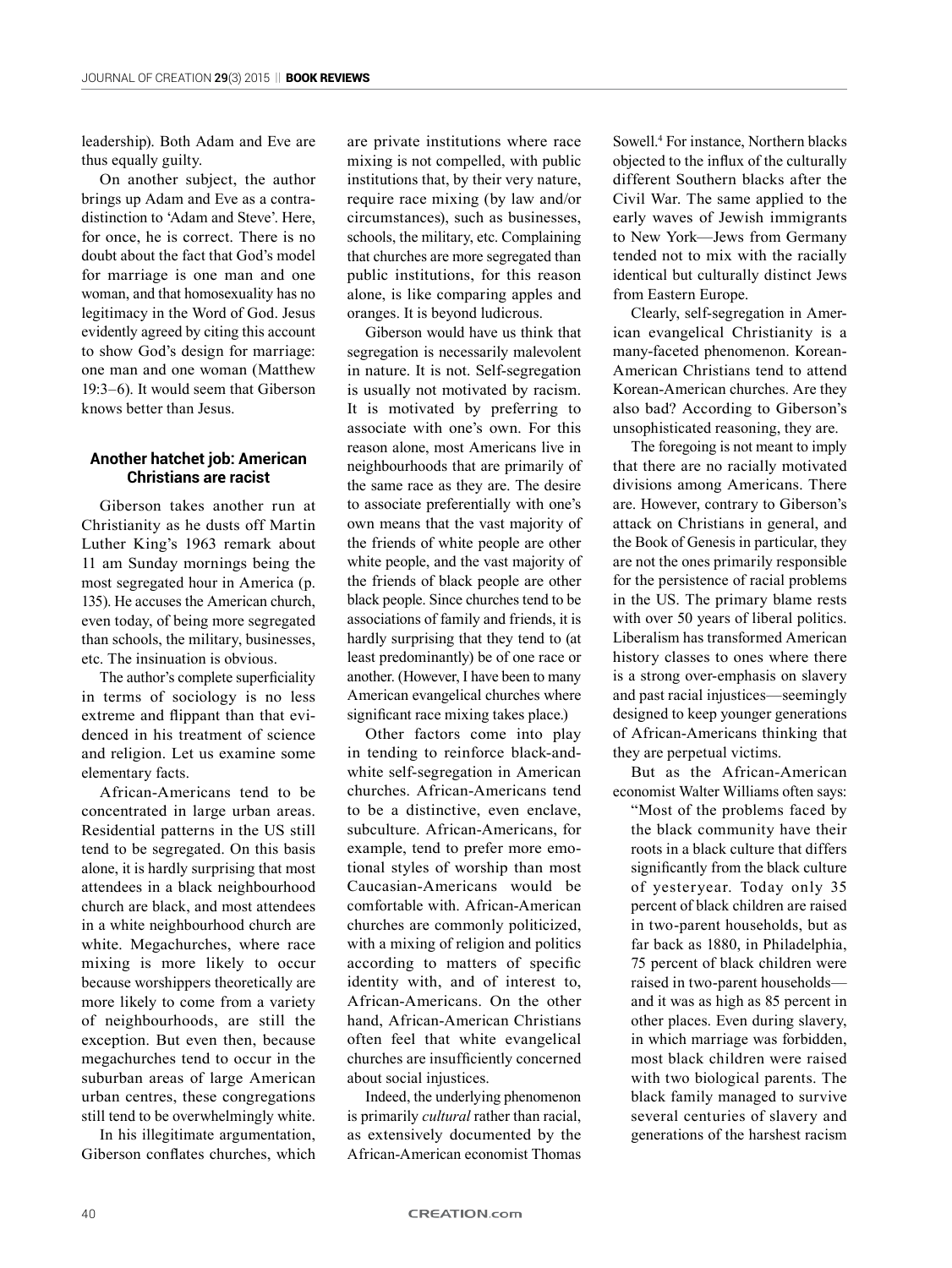and Jim Crow, to ultimately become destroyed by the welfare state."<sup>5</sup>

It never ends. Decades of evermore-expansive social programs fostered by liberals have tended to make America's minorities dependent upon them—so much so that America's Democratic Party, the main purveyor of these programs, can reliably count on 90–95% of the African-American vote. In addition, the liberals' affirmative action programs (racial quotas and hiring preferences), even if well-intentioned, have directly pitted blacks against whites, thus perpetuating racial polarity and hindering the emergence of an American post-racial or colourblind society. They have also caused many black students to fail because lower admission standards mean that they are mismatched to the elite universities they attend, whereas they would probably have passed at less rigorous universities.<sup>6</sup>

Finally, there are psychological tests that purportedly measure biases that most people are not even aware of. These supposedly show that most people retain subtle biases against members of other races. If valid, they show that racial bias is no evangelical Christian problem. It is much more fundamental—a problem of the human condition.

#### **The corruption of language**

Several years ago, Giberson tried to redefine biblical terms to make them fit evolution. Before describing the unfavourable reaction he got from fellow evangelicals, he reminds us what he had proposed:

"I suggested that what is labeled theologically as sin remains a useful insight into human nature, even after we abandon a historical Adam, his fall [note small letter], and the original sin he passed on to us. … The story of Adam is thus the story of Everyman, unable to resist temptation, ignoring the better angels of his nature" (p. 170).

What happens when we redefine Adam? In the first place, the redefining of terms makes language itself increasingly ambiguous. Imagine someone lost his glove and insisted, with a straight face, that he had lost his sock. To him, 'sock' means 'glove'. So he has redefined 'glove' to mean 'sock'. If this bastardization of language were to go on and becomes popularized, terms such as 'glove' and 'sock' would no longer mean anything specific.

This has an even greater bearing on theology—where the stakes are so much higher than something as trivial as the distinction of a sock from a glove. If one is to redefine Adam, as Giberson does, why stop there? Why not redefine God? In fact, redefinition of God already takes place. Liberals have rejected Him as the Supreme Being, and have redefined him as 'the ground of being', the beautiful aspects of nature, or some other vacuous construct.

The redefinition of terms does not merely cause ambiguity and confusion. It can, or does, change the way people think, so that their mental (and spiritual) concepts are fundamentally altered. This was, for example, done intentionally by the totalitarian government in George Orwell's *1984*, not only to make English more logical, but to profoundly change the way that people think, and to muddle or eliminate 'unwanted' ideas. That is why Newspeak was developed and put into use. In Oldspeak, the phrase 'All men are equal' evoked the thought that all human beings are endowed with the same rights. In Newspeak, the replacing phrase became 'All mans are equal'. This would now mean, for example, that all humans are exactly the same size—a physical impossibility—and it deliberately eliminated the very idea that all humans have the same rights.

In like manner, the redefinition of God and the redefinition of Adam not only causes confusion, it also creates muddled thinking and spiritual emptiness. No wonder that so many

'Christians' in the West are not actually Christians, and why so many people have vague and erroneous ideas of what it means to be a Christian.

Finally, the redefinition of theological terms is a form of intellectual dishonesty. If one rejects a supreme being, that is one thing. If one loves nature, that is also one thing, but don't call that God! Likewise, if, as is true of Giberson, one rejects a historical Adam, that is fine. If one believes in Everyman, that is also fine. But don't call him Adam!

#### **A piddling of science**

The poorest-quality part of this book is the section on science. Giberson makes flippant remarks about creationism. He glibly and effortlessly repeats stock arguments without evidence of any thought, much less deep thought. These arguments include all the old saw about 'bad design', especially the human knee, the tailbone, the appendix, and pseudogenes. To crown the silliness, he asks, "Did God really create all these second-rate systems?" (p. 163). In doing so, Giberson shows not the slightest awareness, much less understanding, of creationist refutations of these 'problems', often a long time ago. Furthermore, Giberson must answer the question in the affirmative, because God allegedly used evolution to 'create' these supposedly bad things.

The author insists that *raqia* can only mean that the sky is a solid dome. However, his reasoning is very superficial, and he does not satisfactorily explain why he thinks that this must be so. Once again, the claim has been refuted long ago.<sup>7</sup>

#### **Conclusion**

One can often feel stimulated by well-reasoned books that one does not agree with. In my opinion, this is definitely not one of them. I frankly found this book so shallow that I regretted the waste of time in reading